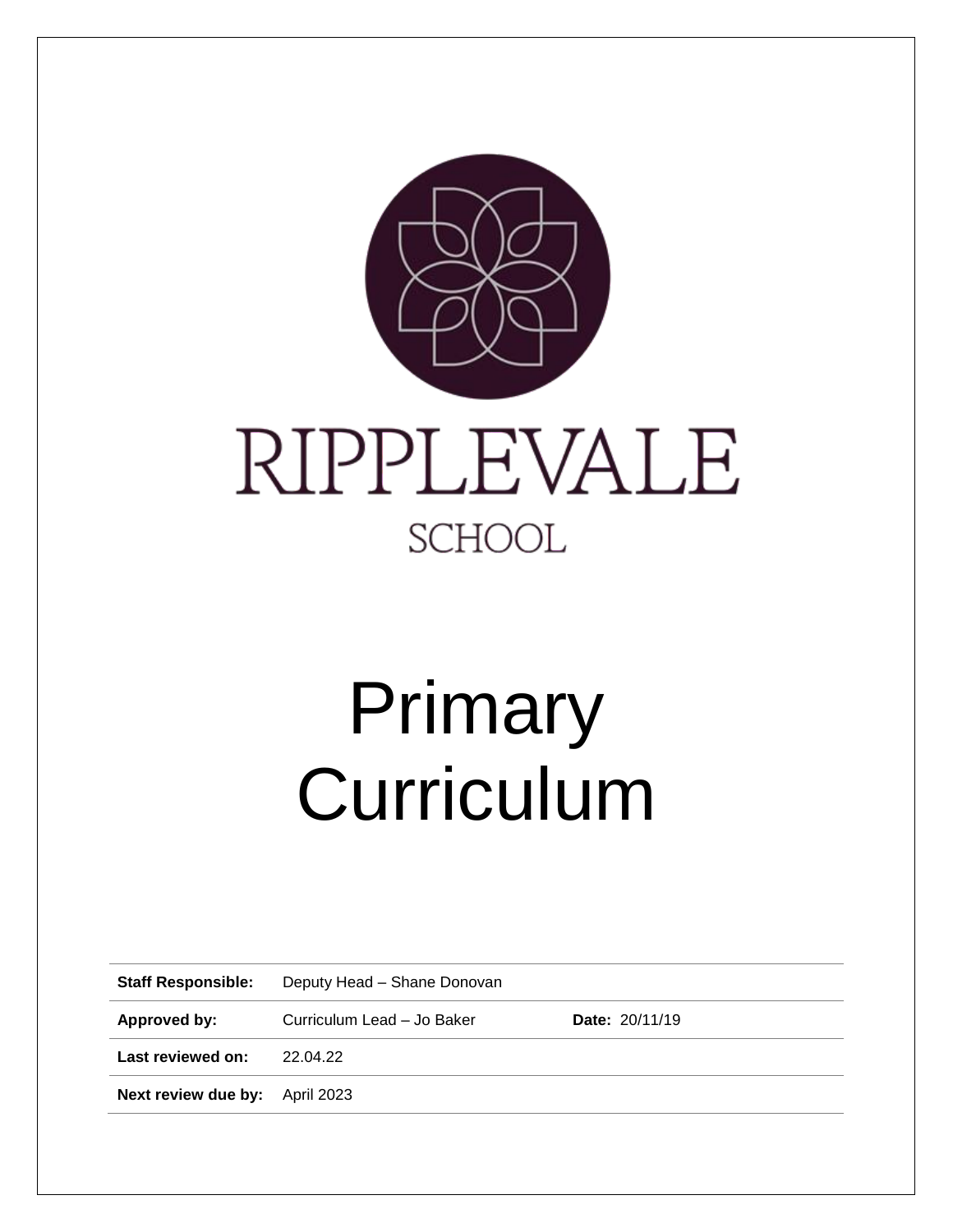# **Ripplevale School Primary School Curriculum**

*'Ripplevale School provides a caring learning environment where our students make meaningful progress, relative to their individual starting points. Our aim is to encourage them to develop appropriate personal, social and employable skills enabling them to become confident, independent and aspiring young people.'*

# **Intent**

We are committed to providing a curriculum which is broad and balanced, and provides our students with opportunities to gain essential knowledge, skills and understanding. We aim that all students should enjoy their learning, achieve their potential and become independent lifelong learners. Our curriculum will nurture curious minds, stretch the imagination and provide opportunities for every child to discover their particular talents and reach their full potential.

# **Curriculum Aims**

- To develop each students' knowledge, skills and imaginative understanding by maximising their potential through a broad balanced, differentiated curriculum geared to individual needs, encompassing most elements of the National Curriculum 2014.
- Provide a broad and balanced education for all students that is coherently planned and sequenced towards the cumulative acquisition of knowledge and skills for future learning, employment and achieving as much independence as possible
- Provide children with an inspiring and enquiry based curriculum to promote creativity and a thirst for learning.
- To prepare students for their transition into secondary education, albeit it at Ripplevale, or if appropriate a mainstream provision.
- Enable students to develop knowledge, understand concepts and acquire skills, and the ability to choose, apply and transfer these in relevant situations.
- Support students' spiritual, moral, social and cultural development and promote fundamental British Values.
- Support students' physical development and responsibility for their own physical and mental health, and enable them to be active and mentally well.
- Promote a positive attitude towards learning and school.
- Ensure equal access to learning for all students, with high expectations and appropriate levels of challenge and support.
- For all students to make the best possible progress relevant to their starting point and to achieve the highest possible attainment.
- Equip students with the knowledge and cultural capital they need to succeed in life.
- Enable our students to become good citizens and demonstrate an appreciation for others. Students will be respectful and will show tolerance and acceptance to those from different faiths and backgrounds.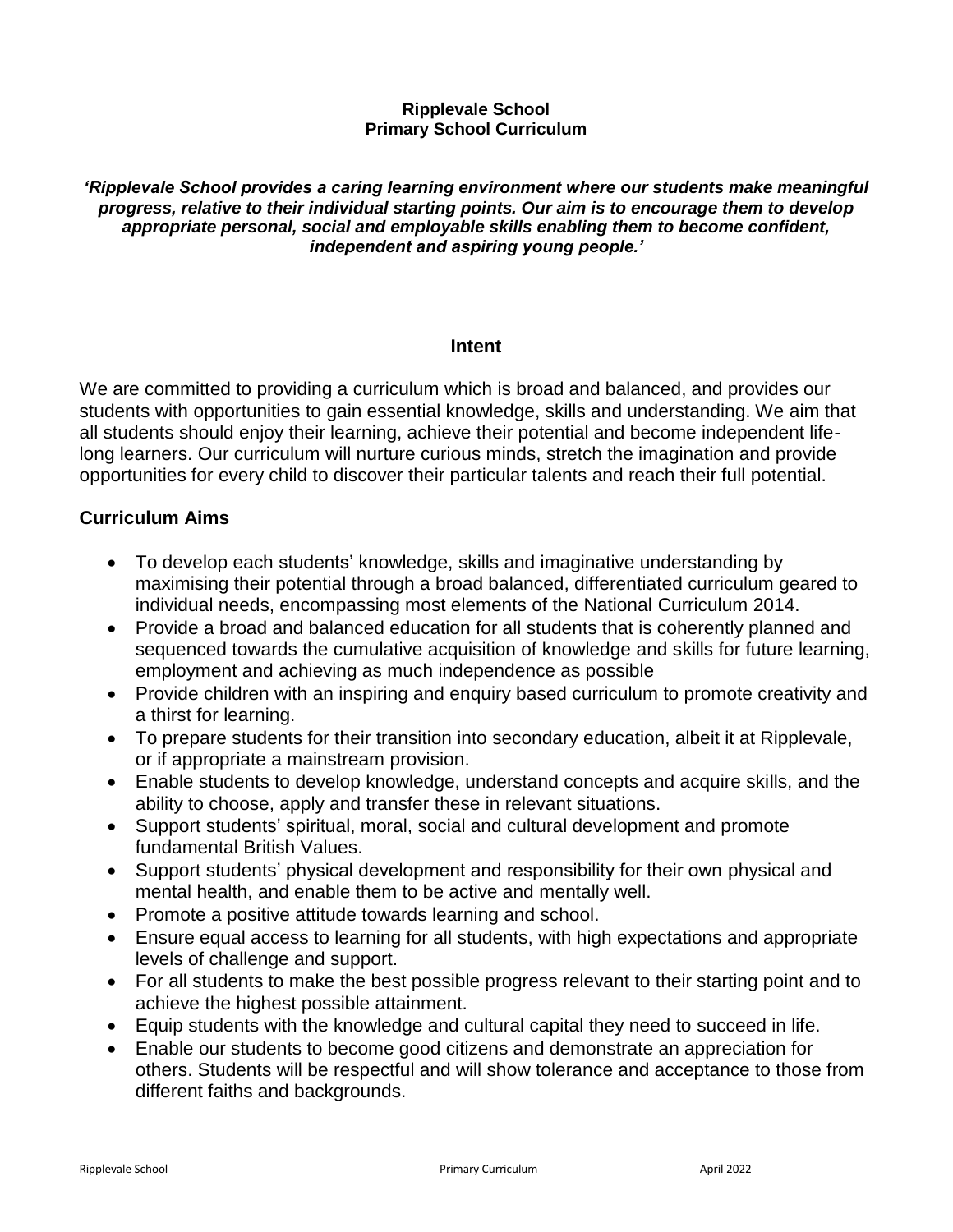# **Implementation**

# **Curriculum Provision**

Students have access to the National Curriculum and a personalised curriculum where identified. The Primary Curriculum is linked to a topic to allow for a cross curricular and holistic approach. Learning is delivered through a two year rolling programme. Aspects of the curriculum are arranged so that the National Curriculum requirements are covered and all students learn appropriately for their year group without repeating topics. Programmes of Study (PoS) and Schemes of Work (SoW) are in place for all subjects, class teachers are responsible for following the PoS and SoW whilst planning and differentiating lessons appropriately to ensure all the needs of each learner is met.

The specific subjects taught in Primary are as follows:

- English
	- $\circ$  Speaking, listening, reading and writing in all areas of the curriculum. students' reading skills are developed through the use of the Letters and Sounds phonic programme and a wide range of appropriate phonic reading schemes. Communication with others is taught effectively through written and spoken English.
	- **Mathematics** 
		- $\circ$  Developing an understanding of mathematical ways of thinking and the ability to handle numbers. Skills involving reasoning, problem solving and the ability to think in an abstract way are developed through the Mathematics PoS.
	- **Science** 
		- o Studying science stimulates and excites students' curiosity about phenomena and events in the world around them.
	- Computing (ICT)
		- $\circ$  Prepares students to participate in a rapidly changing world in which work and other activities are increasingly transformed by access to varied and developing technology. Students' study Computing as a discrete subject, but it also permeates the whole curriculum, with opportunities to develop and use computing skills taken whenever possible.
	- History
		- $\circ$  Fires students' curiosity about the past in Britain and the wider world. Students learn how the past influences the present and how beliefs and cultures influenced the way people behaved in the past.
	- Geography
		- $\circ$  Provokes and answers questions about the natural and human worlds. It develops knowledge of places and environments throughout the world and a range of investigative and problem-solving skills.
	- Art and Design
		- $\circ$  Stimulates creativity and imagination. It provides visual, tactile and sensory experiences and a unique way of understanding and responding to the world.
	- Design and Technology
		- $\circ$  Provides opportunities for students to become autonomous and creative problem solvers, both as individuals and as members of a team. They also learn practical skills such as cooking which they will use all their lives.
	- Music
		- $\circ$  Is a powerful, unique form of communication that can change the way students feel, think and act. It brings together intellect and feeling and enables personal expression, reflection and emotional development.
	- Physical Education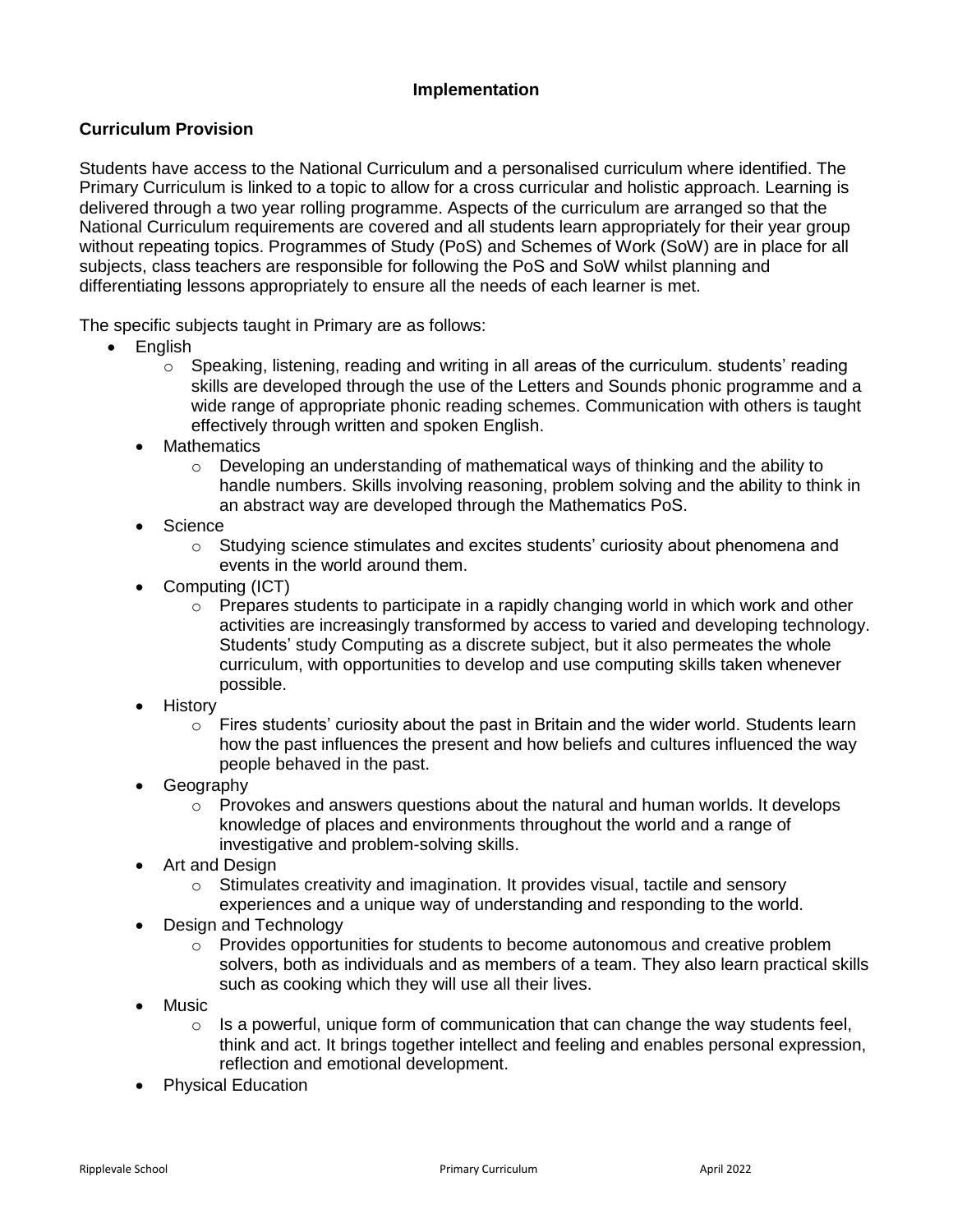- $\circ$  Develops students' physical competence and confidence, and their ability to use these to perform in a range of activities. It provides opportunities for students to be creative, competitive and to face up to challenges as individuals and as part of a team.
- Religious Education
	- $\circ$  aims to develop student's understanding of the world's religions. Through religious education, students will learn about different religions and their traditions, practices and beliefs. Religious education also promotes children's tolerance and mutual respect in a diverse society.
- Personal, Social and Health Education and RE
	- $\circ$  Gives students the knowledge, skills and understanding they need to lead confident, healthy, independent lives and to become informed, responsible citizens.

Our curriculum goes beyond timetabled subjects outlined in the National Curriculum; it is every student's holistic experience of school. This encompasses the 'hidden curriculum', such as:

- Enrichment Primary Charter of Experiences
	- $\circ$  A collection of approx. activities we feel our primary students should have the chance to encounter to give them a broader understanding and approbation of the world they live in
- Extra-curricular activities
	- $\circ$  Lunch time clubs to raise awareness of different hobbies/past times. In addition to this, clubs that are decided through student voice.
- School events
	- o Such as notational theme days, and fundraising events.
- Trips
	- o Linked to curriculum coverage or Primary Charter.
- Subject enrichment days
	- $\circ$  To gain a deeper and wider understanding of subjects, through enriching activities
- Cultural days
	- $\circ$  To gain an appreciation of how others live and experiences different cultures through immersive experiences.
- Careers days
	- $\circ$  Give an insight into different jons that people in our community do and inspire students to work towards achieving their aspirations

The exposure to these learning experiences promote the ethos that learning occurs at all times and through different contents, all of which nurture creativity and imagination, whilst promoting engagement and learning relevance. These opportunities help towards the potential to raise attainment, improve engagement and motivation to learn, whilst building on resilience and emotional and social development.

The curriculum also includes experiences of 'cultural capital', which can be described as students being given an awareness of the world around them, this includes Social, Moral, Spiritual and Cultural Experiences, British Values and knowledge of democracy and the rule of law.

We are fortunate to have our own woodland on site which is used for Outdoor Learning/Forest School sessions. The Forest School is an inspirational process with a specific ethos which offers students opportunities to achieve, develop confidence and self-esteem through hands-on learning experiences in a woodland or natural environment. Students participate in engaging, motivating, small achievable tasks with opportunities to develop emotional and social skills including developing an understanding for the environment around them.

### **Personalised Approach**

We are able to offer a variety of teaching and learning styles in response to individual learning with an aim of delivering the curriculum to develop independence to the best of each students ability. Small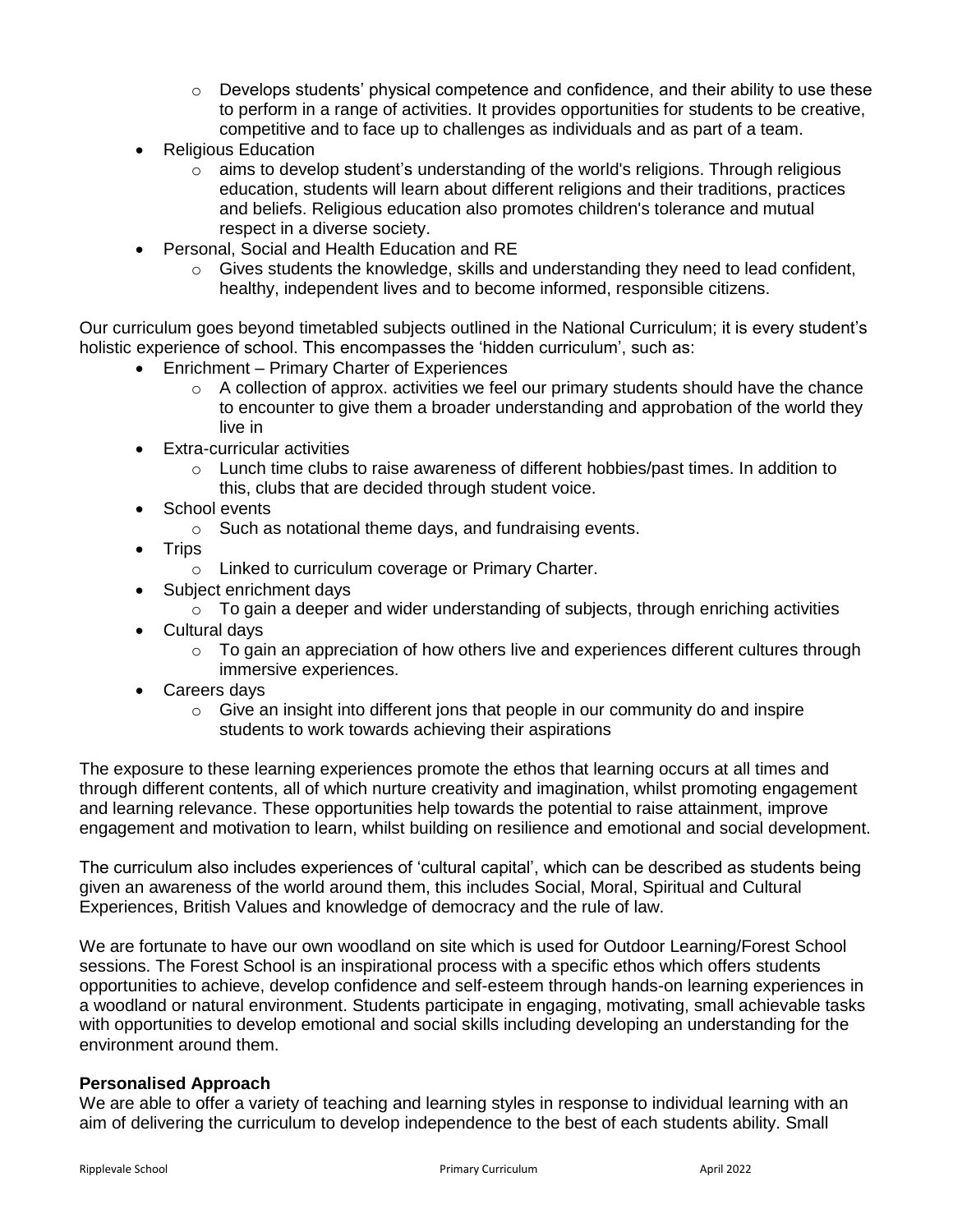learning steps underpin the curriculum and these are planned along with repetition, reinforcement and positive, developmental feedback.

Programmes are personalised to each student's requirements, reflecting their Outcomes as specified in their *Education, Health and Care Plans.* Class teachers incorporate class based interventions in relation to literacy and numeracy, and will differentiate all subject long term plans accordingly for the students in their class.

Appropriately planned and levelled interventions and therapies for academic, personal and wellbeing development are available. Some students may, in addition, follow additional programmes specific to their needs such as participating in literacy and numeracy interventions, Occupational Therapy, Speech and Language Therapy, Drawing and Talking Therapy, mental health and wellbeing support, counseling, and animal care to name but a few.

### **Impact**

### **Progress Monitoring**

- Termly progress reports are sent to parents/carers three times a year.
- Outcomes from the Educational Health Care Plans (EHCPs) are reviewed three times a year during the Educational Health Care Plan Review Meetings with parents.
- Assessment for Learning is embedded into teacher practice.
- Students' progress is tracked by the whole school assessment tool, Pupil Asset and therapy and intervention headlines.
- Marking should inform students of developmental steps to reach the next level.
- SMSC Grid to capture SMSC opportunities.

### **Wellbeing**

Wellbeing is tracked through Class Charts.

Students are happy, they enjoy coming to school and learning. Their wellbeing is tracked through Class Charts and during regular daily check ins. Children feel safe, they can be who they are without judgement from others.

### **Personal Development**

Positive behaviour is tracked through Class Charts**.** 

Students learn to make the right choices in their learning and behaviour. We promote and model our values across the school. Support is allocating to help children meet the outcomes in their EHCP.

## **Student Voice**

Student opinions and views are gathered through annual satisfaction survey and termly student council meetings.

The majority of students enjoy coming to school, they think they are leaning and are proud to be members of Ripplevale School.

Students will leave Year 6 ready for the next stage in their learning at secondary school. The curriculum will have provided a range of knowledge and skills to support them in their future learning, and have helped them develop strategies in helping overcome barriers to their learning. Students will be able to work collaboratively with their peers and independently as inquisitive learners who are motivated to excel